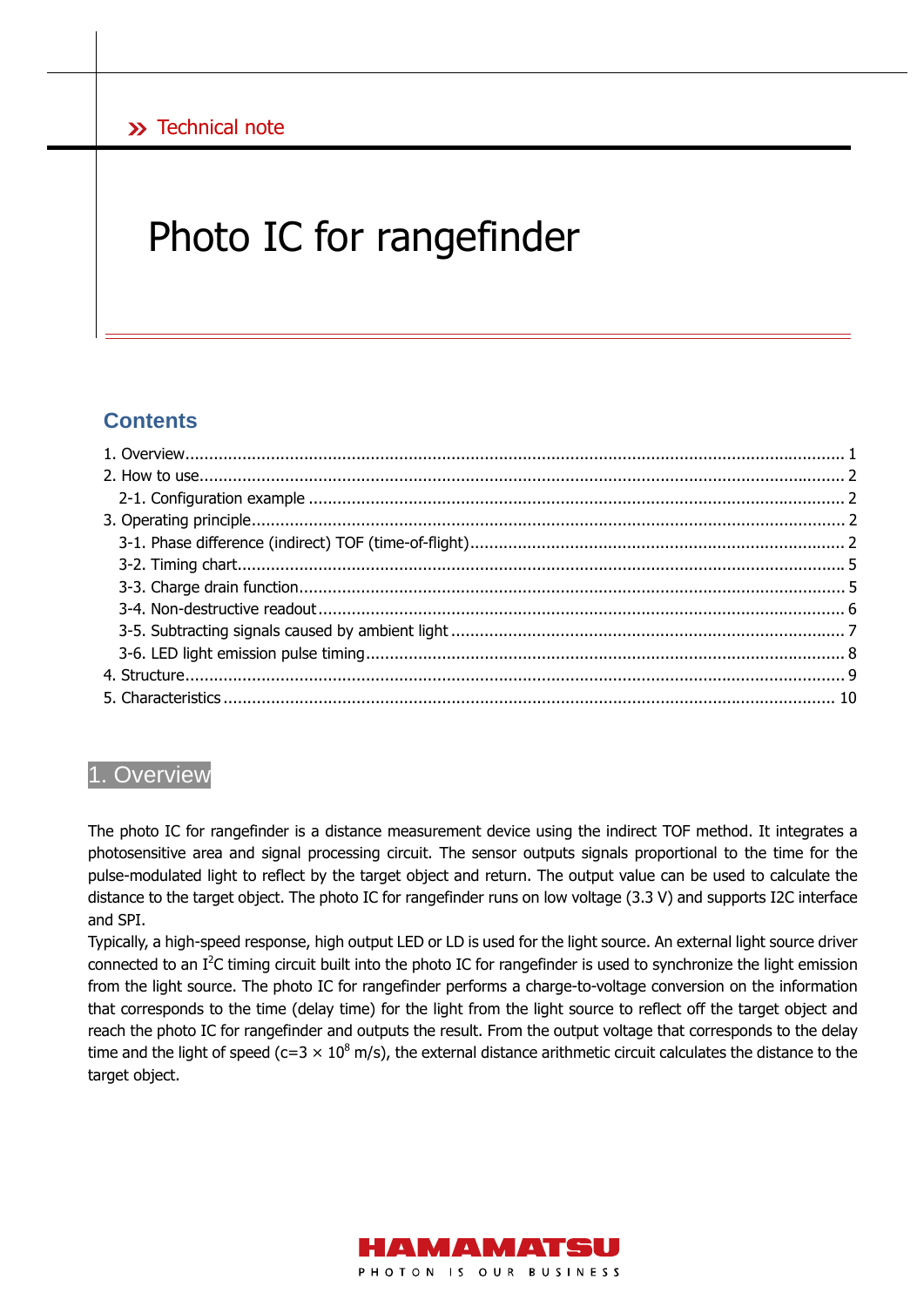# 2. How to use

# 2-1. Configuration example

A configuration example of a distance measurement system using the photo IC for rangefinder is shown in Figure 2-1. The system consists of the photo IC for rangefinder, light source and its driver circuit, light emitting/receiving optical system, timing generator, and arithmetic circuit for calculating distance. The distance accuracy depends greatly on the light source emission level and the light emitting/receiving optical system.





# 3. Operating principle

# 3-1. Phase difference (indirect) TOF (time-of-flight)

The timing chart of the photosensitive area of the distance image sensor is shown in Figure 3-1. Output voltages Vout1 and Vout2 obtained by applying charge-to-voltage conversion on accumulated charges Q1 and Q2 based on their integration capacitances Cfd1 and Cfd2 are expressed by equations (3-1) and (3-2).

Vout1 = Q1/Cfd1 =  $N \times Iph \times \{(T_0 - Td)/Cfd1\}$  ... (3-1) Vout2 =  $Q2/Cfd2 = N \times Iph \times (Td/Cfd2)$  ...(3-2)

Cfd1, Cfd2: integration capacitance of each output N: charge transfer clock count Iph: photocurrent T0: pulse width Td: delay time

Delay time Td when Cfd1=Cfd2 in equations (3-1) and (3-2) is expressed by equation (3-3).

 $Td = \{Vout2/(Vout1 + Vout2)\} \times To ... (3-3)$ 

Using the values (Vout1, Vout2) output according to the distance, distance (L) is expressed by equation (3-4).

L =  $1/2 \times c \times Td = 1/2 \times c \times \{Vout2/(Vout1 + Vout2)\} \times T0$  ...(3-4)

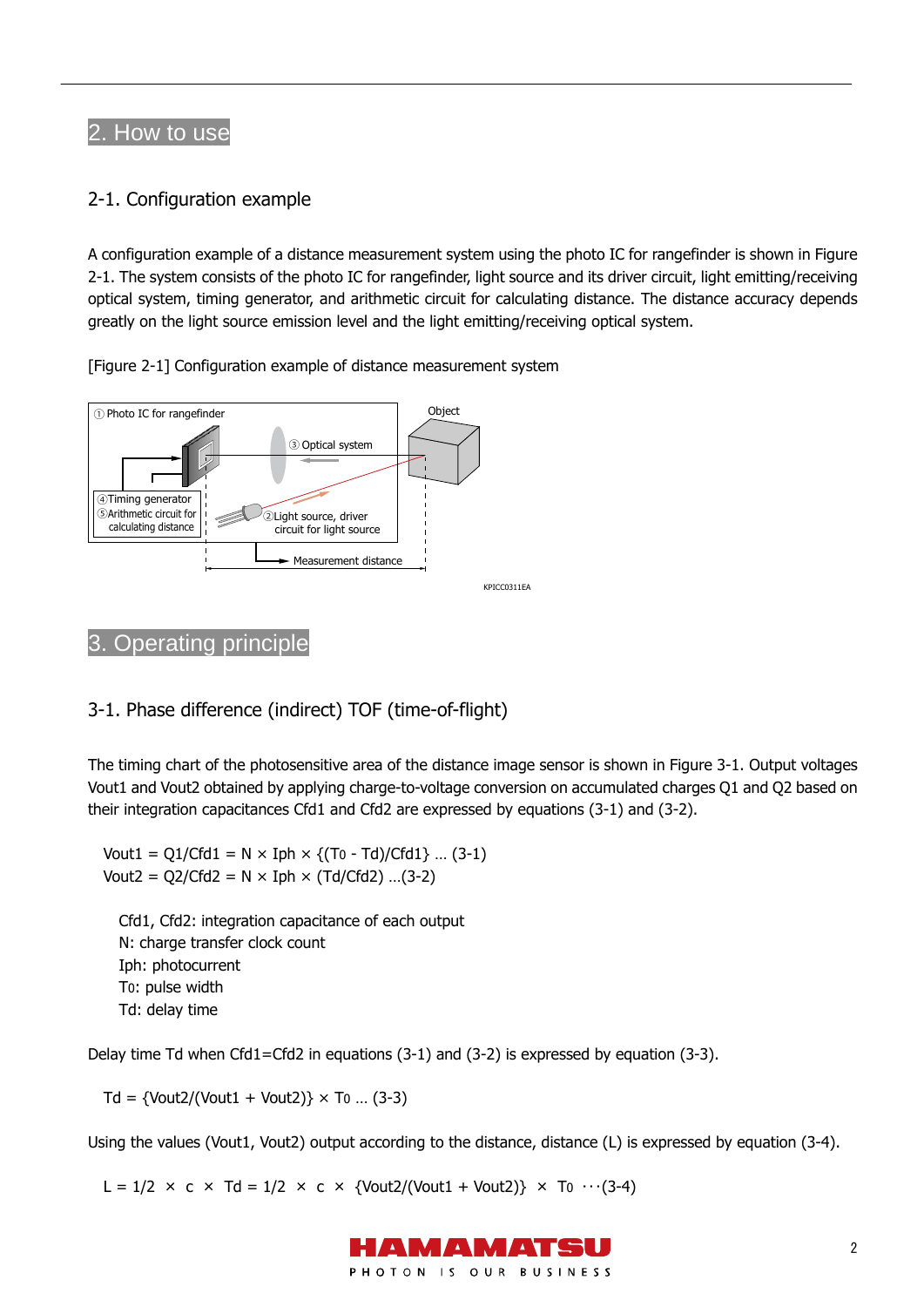c: speed of light  $(3 \times 10^8 \text{ m/s})$ 

[Figure 3-1] Timing chart of photosensitive area



The structure and surface potential of the photosensitive area of the photo IC for rangefinder are shown in Figure 3-2. Typical CMOS image sensors can be driven with a single power supply, but the transfer time needed for the charge to move from the photosensitive area to the integration area is in the microsecond order. On the other hand, high-speed charge transfer (nanosecond order) is possible on CCD image sensors, but they require multiple voltage inputs including high voltage.

To achieve the high-speed charge transfer (several tens of nanoseconds) needed to acquire distance information, we have developed a pixel structure that enables high-speed charge transfer like the CCDs in the CMOS process. This has allowed photo ICs for rangefinder to achieve the high-speed charge transfer needed for distance measurement.

The number of electrons generated in each pulse emission is several e-. Therefore, the operation shown in Figure 3-2 is repeated several thousand to several tens of thousands of times, and then the accumulated charge is read out. The number of repetitions varies depending on the incident light level and the required accuracy of distance measurement.

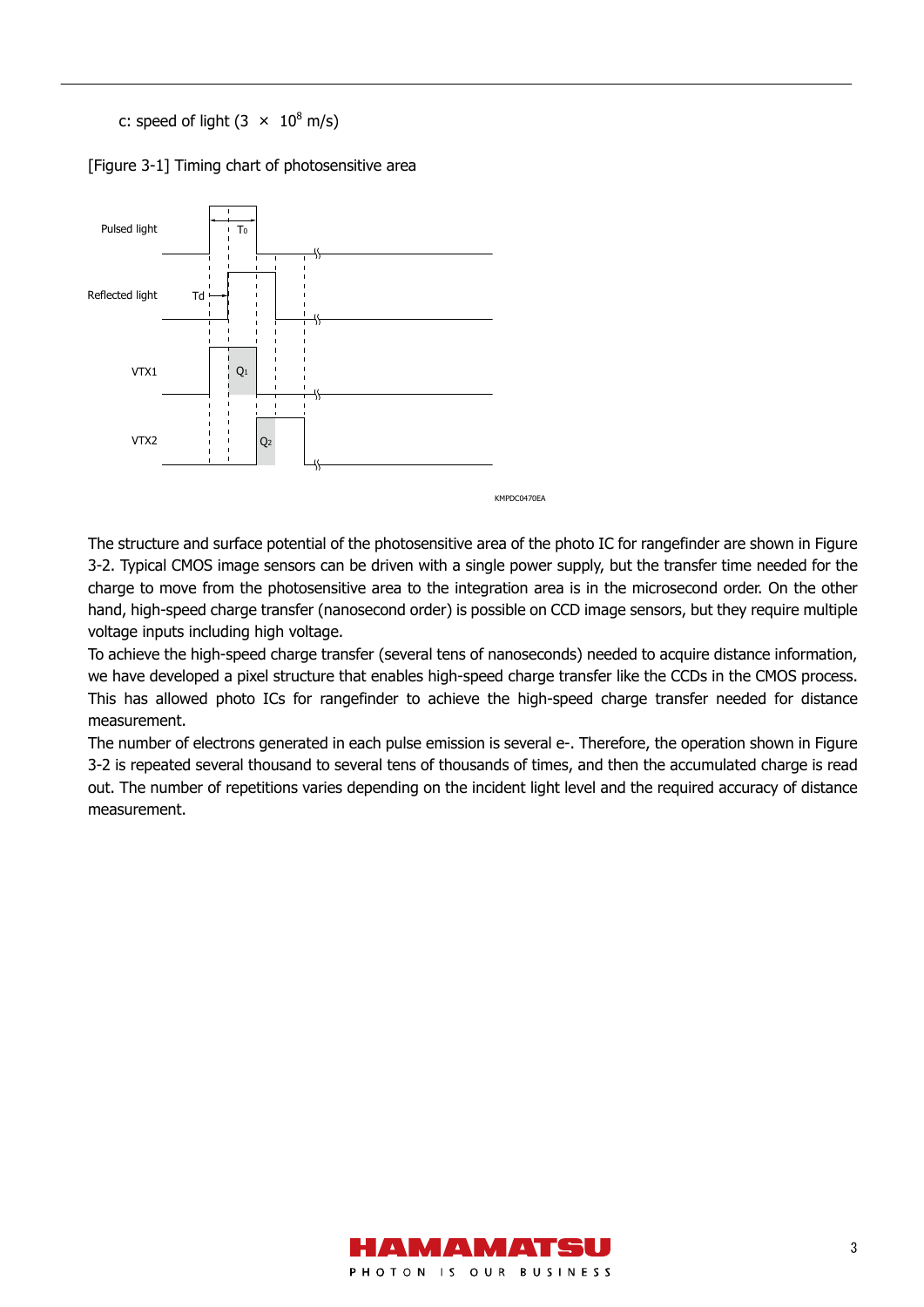[Figure 3-2] Structure and surface potential of photosensitive area (a) VTX1: on, VTX2: off (in the case of Figure 3-1①)



(b) VTX1: off, VTX2: on (in the case of Figure 3-1②)



H I  $\pmb{\lambda}$  $\blacktriangle$ . .  $\pmb{\Lambda}$ PHOTON IS OUR BUSINESS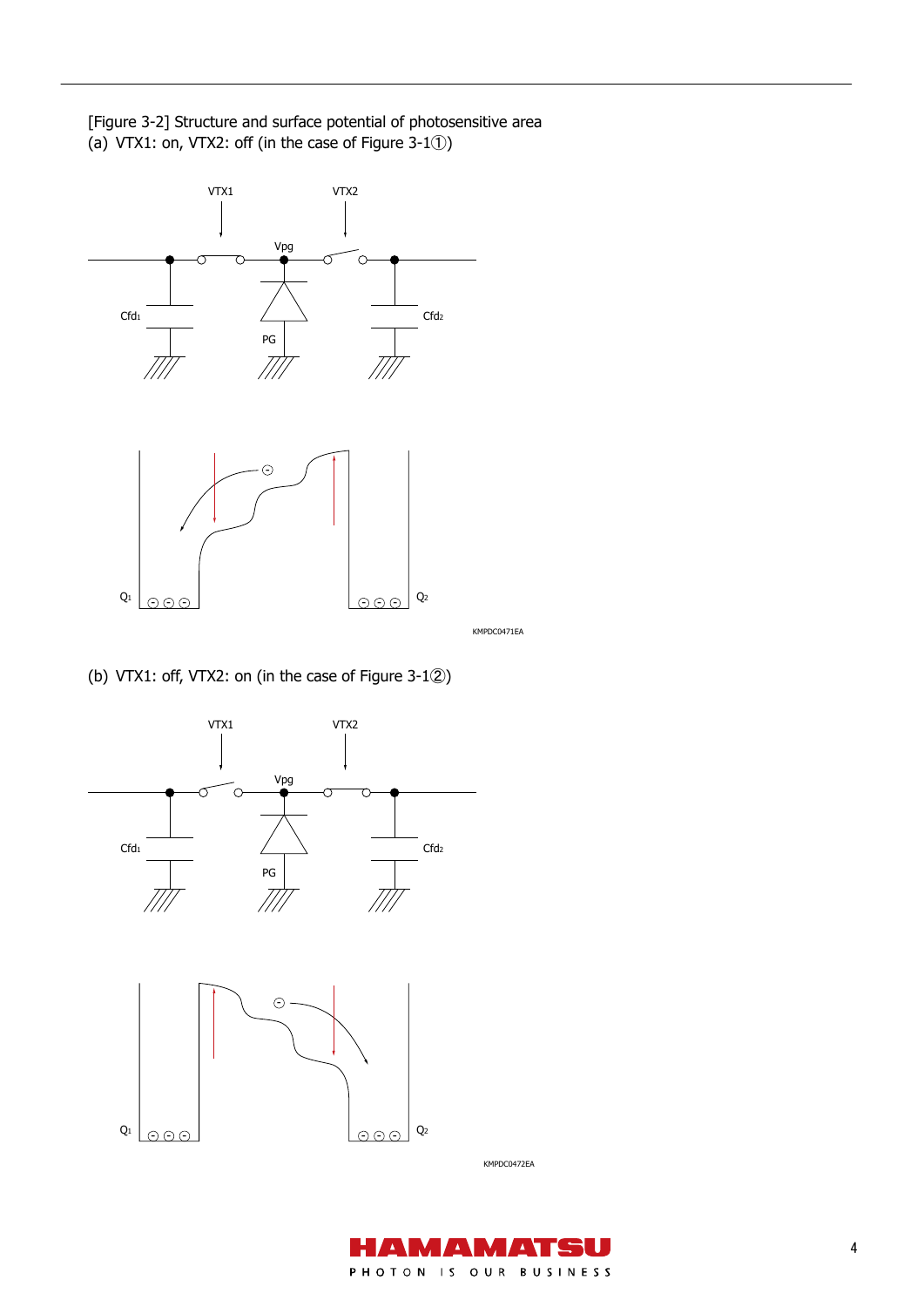# 3-2. Timing chart

Figure 3-3 shows the timing chart when a signal is read out twice in a frame. The first time, the signal immediately after a pixel reset is read out, and the second time, the signal after signal integration is read out. Pulse emission, signal integration, and pixel charge transfer are executed repeatedly within the frame period. Note that the number of pulse emissions needs to be changed according to the required distance accuracy. If you want to perform non-destructive readout, repeat pulse emission, signal integration, and signal readout after reading out the integrated signal. In this case, pixel reset and reset level readout are not performed.



### [Figure 3-3] Timing chart

# 3-3. Charge drain function

A photo IC for rangefinder has charge transfer gates (VTX1, VTX2), which transfer the charges that are generated at the photosensitive area, and a charge drain gate (VTX3), which discharges unneeded charges. When VTX1 and VTX2 are off and VTX3 is on, the charge drain function is turned on without the accumulation of signal charges. This makes it possible to drain unneeded charges caused by ambient light during the non-emission period. The charge drain function enables the following:

① Detection of high-speed pulses

Signal charges from pulse laser diodes and other high-speed pulse light sources can be integrated efficiently.

② Shutter operation

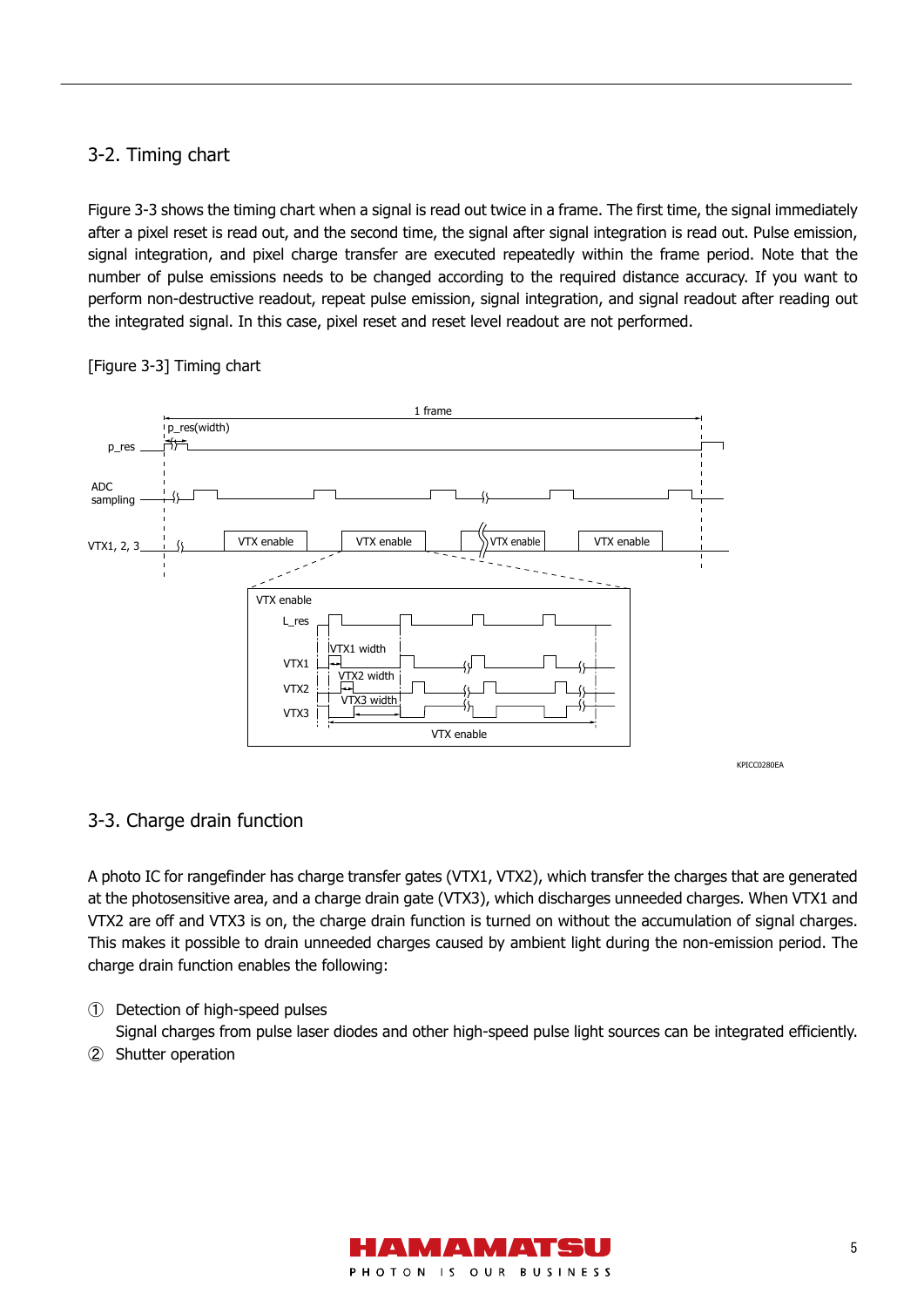[Figure 3-4] Structure of photosensitive area



[Figure 3-5] Timing chart of photosensitive area





If the incident signal is strong (the object is close and has high reflectance) or if the ambient light is strong, the photo IC for rangefinder saturates easily, so the integration time must be reduced. If the incident signal or ambient light is weak, the integration time must be increased.

These issues can be solved by using non-destructive readout. With non-destructive readout, signals with different integration times in a frame can be read out. Wide dynamic range is achieved by selecting the signal with the optimal integration time.

Note that the reset noise that occurs within a pixel can be canceled by computing the difference between two specific signals obtained by non-destructive readout.

An even wider dynamic range can be achieved in non-destructive readout by setting a threshold voltage (Va) [Figure 3-6] and selecting a signal that does not exceed the threshold. To do this, however, a signal processing circuit must be attached externally.

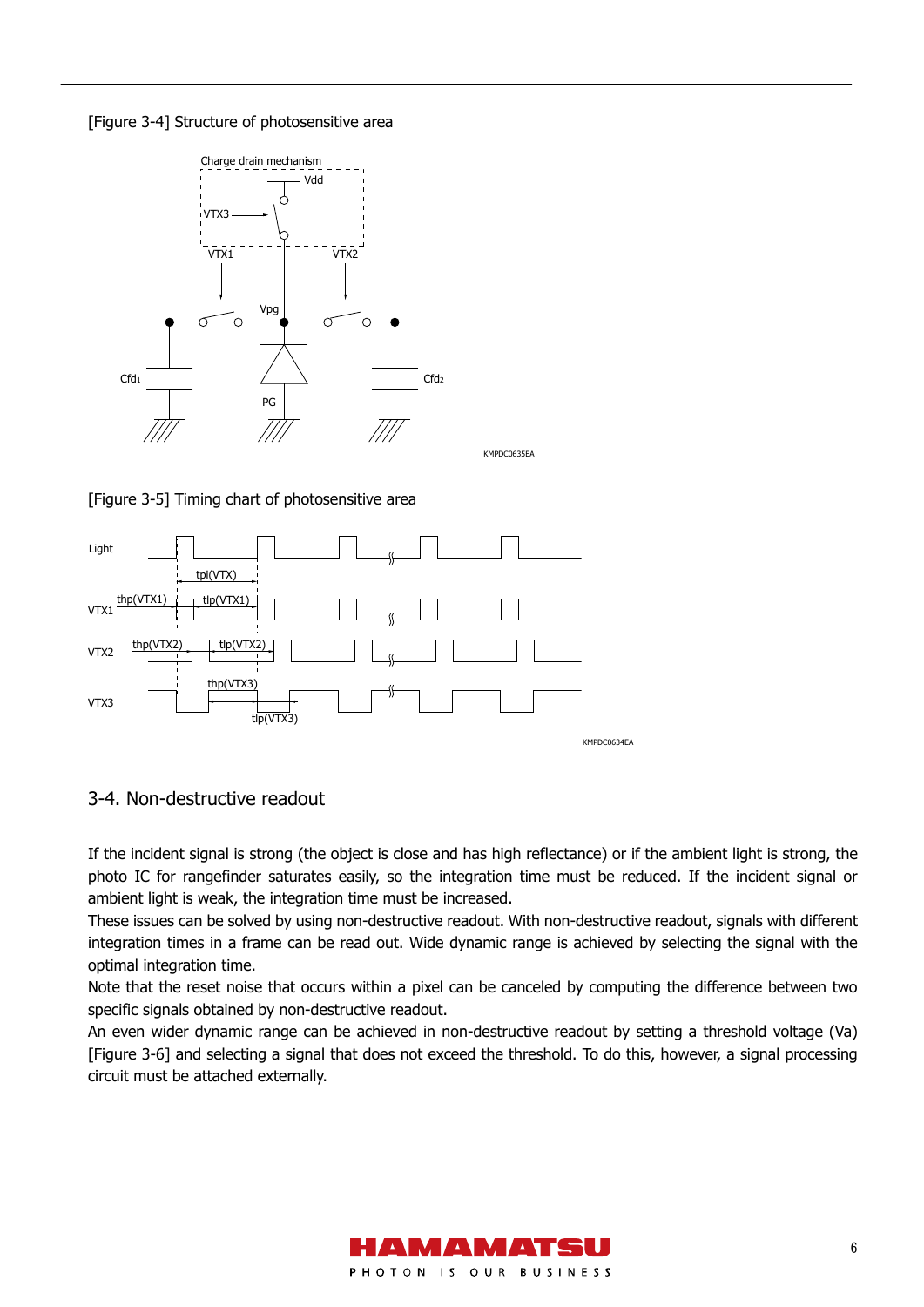#### [Figure 3-6] Non-destructive readout



### 3-5. Subtracting signals caused by ambient light

The charge drain function allows draining of unneeded charges accumulated during the light emission period. However, unneeded charges caused by ambient light and the like are also accumulated during the non-emission period (VTX1 and VTX2 are on). The way to eliminate these unneeded charges is to calculate the difference between the light frame and dark frame data and extract only the AC signal component. In light frames, since the LED emits light, the light that is incident on the photosensitive area contains light pulse (AC light) and ambient light (DC light). In dark frames, since the LED does not emit light, the light that is incident on the photosensitive area contains only ambient light.

[Figure 3-7] Function for subtracting signals caused by ambient light



Light pulse incident signal (AC light) + ambient light (DC light) Ambient light (DC light)

L∝(1/2) × c × To × [{Vout2 – Vout2(DC)}/{Vout1 – Vout1(DC)} + {Vout2 – Vout2(DC)}]

L: distance to the target object c: speed of light To: pulse width Vout1, Vout 2: output generated from signal light Vout1(DC), Vout2(DC): output generated from ambient light

KPICC0312EA

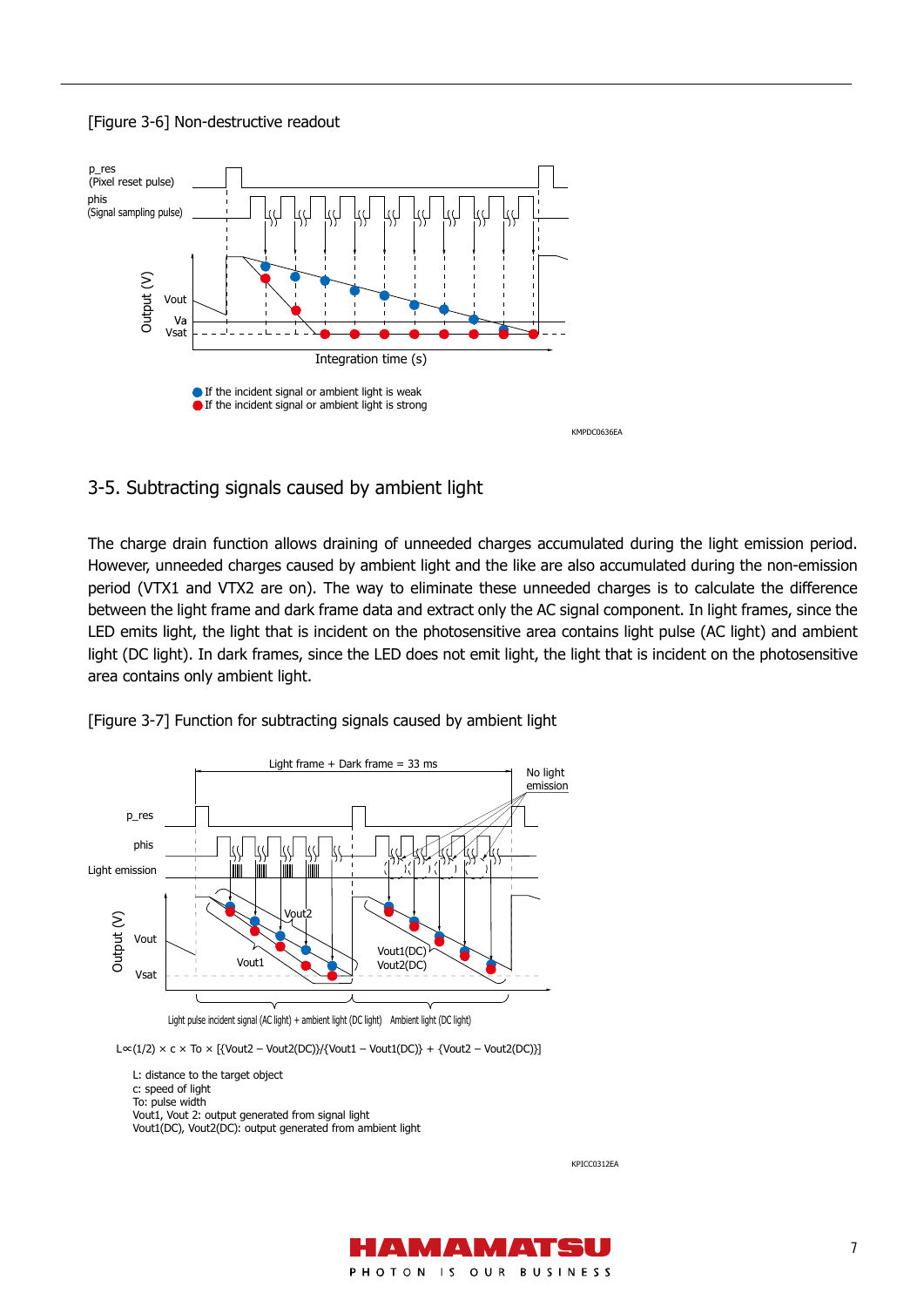# 3-6. LED light emission pulse timing

Connect the L\_trig (light pulse trigger) terminal of the photo IC for rangefinder to the LED driver circuit to make the LED emit light. It would be ideal for VTX1, light emission pulse, and L\_trig to be synchronized (left of Figure 1-8), but in reality, the light emission pulse is delayed due to the following factors.

- Wiring
- Response speed of the LED driver circuit
- Response speed of the LED

If the delay of the light emission pulse is large as shown in the center of Figure 3-8, the reflected light signal falls outside VTX1, and distance calculation becomes impossible. To handle this issue, there is a method in which L\_trig is generated earlier than VTX1 so that the reflected light signal is included in VTX1 (right of Figure 3-8). To do this, set LT\_offset of the I2C register. When LT\_offset is set to the default value of 1, L\_trig and VTX1 are generated at the same time. For every 1 increase in LT\_offset, L\_trig is shifted earlier by 20 ns.



[Figure 3-8] Detection of reflected light pulse based on LT\_offset setting



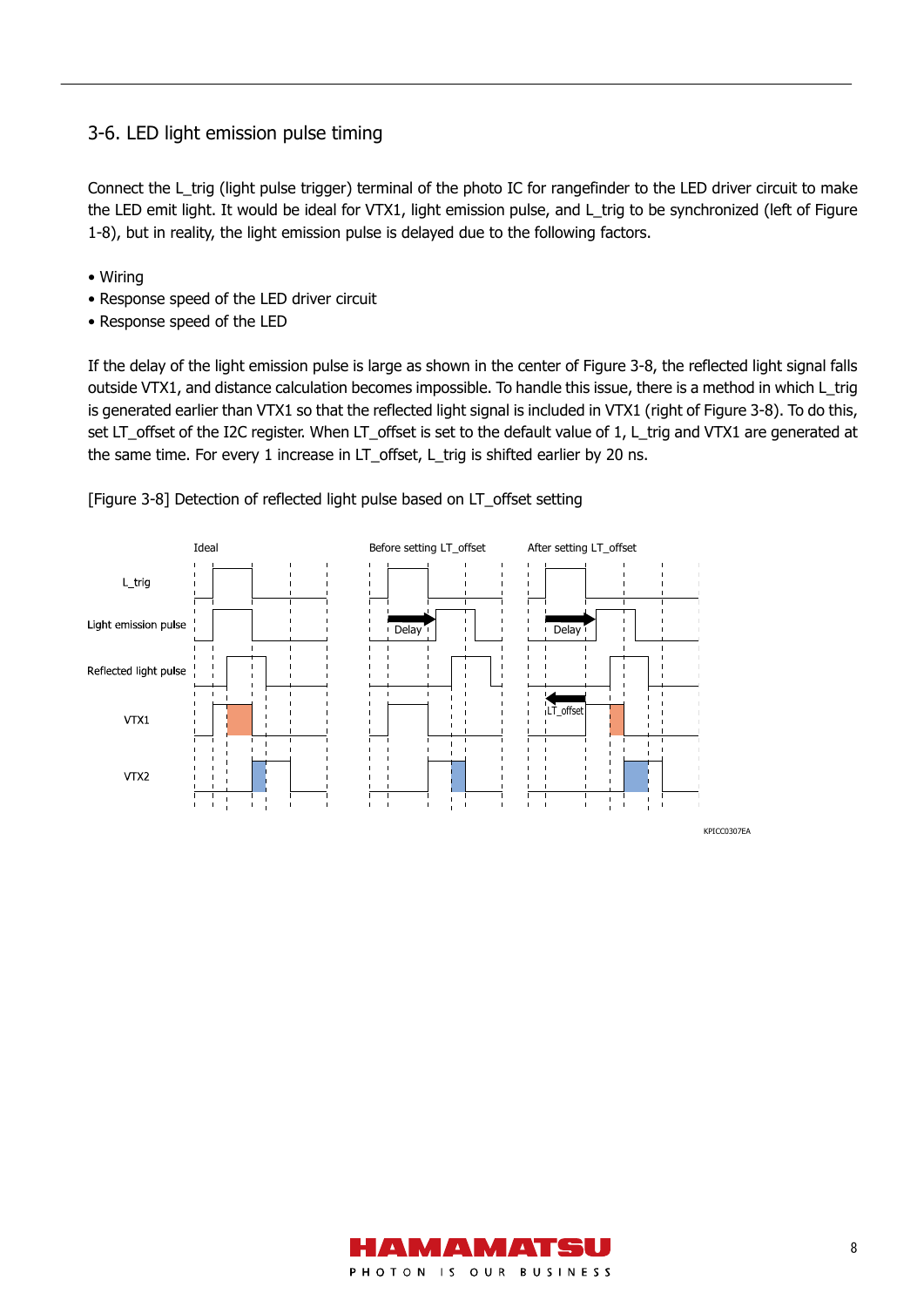# 4. Structure

### [Figure 4-1] Block diagram



KPICC0278EB

# [Figure 4-1] Structure

| Component                    | <b>Description</b>                                                                      |
|------------------------------|-----------------------------------------------------------------------------------------|
| Photosensitive area          | Receives reflected light in sync with LED light emission and outputs voltage Vout1 and  |
|                              | Vout2, which are proportional to the delay of the reflected light.                      |
| S/H                          | Sample-and-hold circuit. Holds Vout1 and Vout2.                                         |
| $\triangle$ $\Sigma$ ADC     | Performs A/D conversion sequentially on Vout1 and Vout2 held in S/H.                    |
| $I^2C$                       | Performs data communication with external devices. It has read and write functions.     |
| <b>SPI</b>                   | Performs data communication with external devices. It only has a readout function for   |
|                              | Vout1 and Vout2.                                                                        |
| Timing generation<br>circuit | Generates signals needed for synchronizing the photosensitive area, S/H, ADC, and       |
|                              | LED light emission. An LED and LED driver must be provided separately and               |
|                              | connected.                                                                              |
| Reference voltage circuit    | Generates the reference voltage for the ADC. Connect a noise filtering capacitor to the |
|                              | Vref terminal.                                                                          |

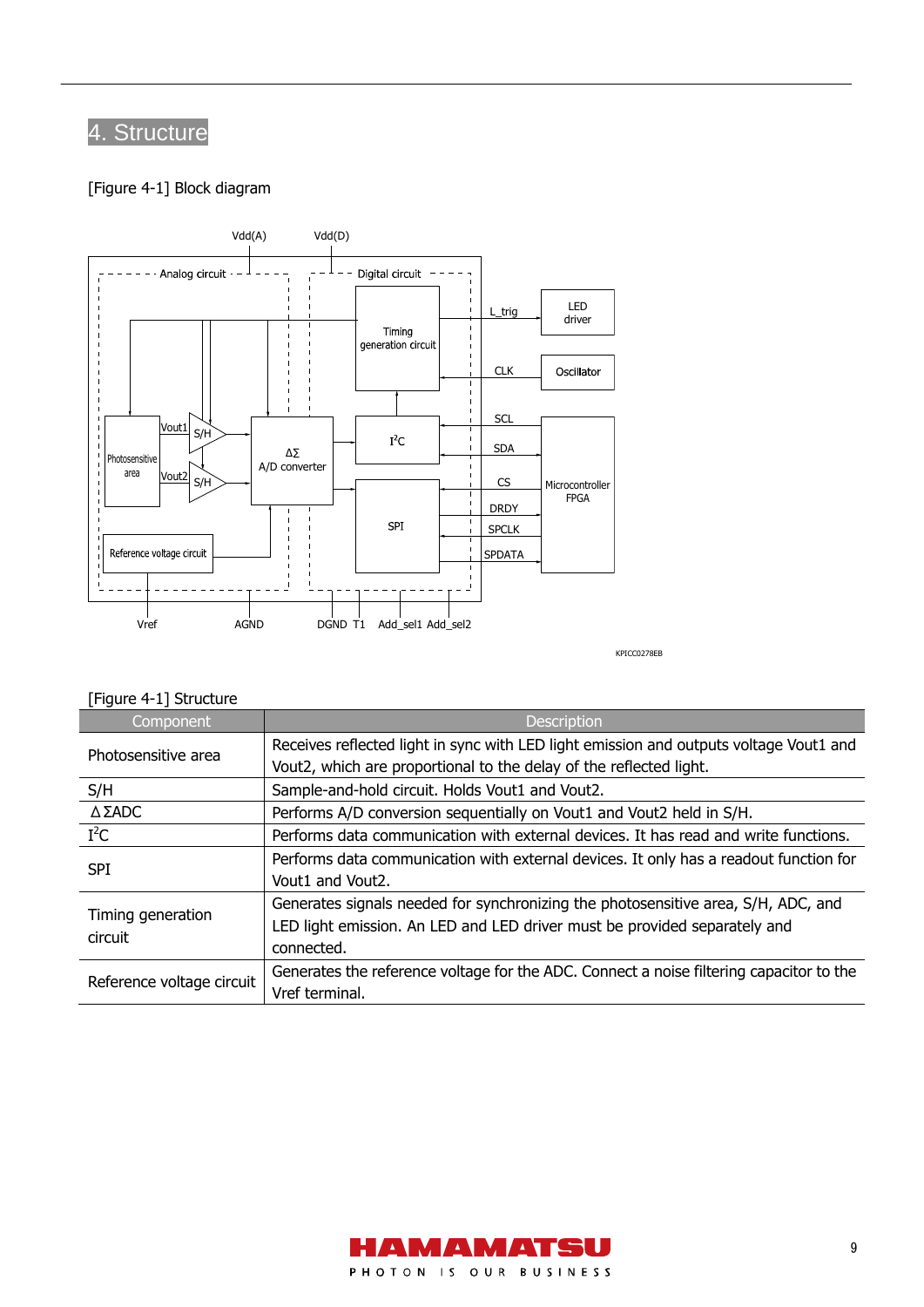# 5. Characteristics

[Figure 5-1] Spectral response



KPICB0198EB

[Figure 5-2] Distance drift vs. temperature



KPICB0231EA

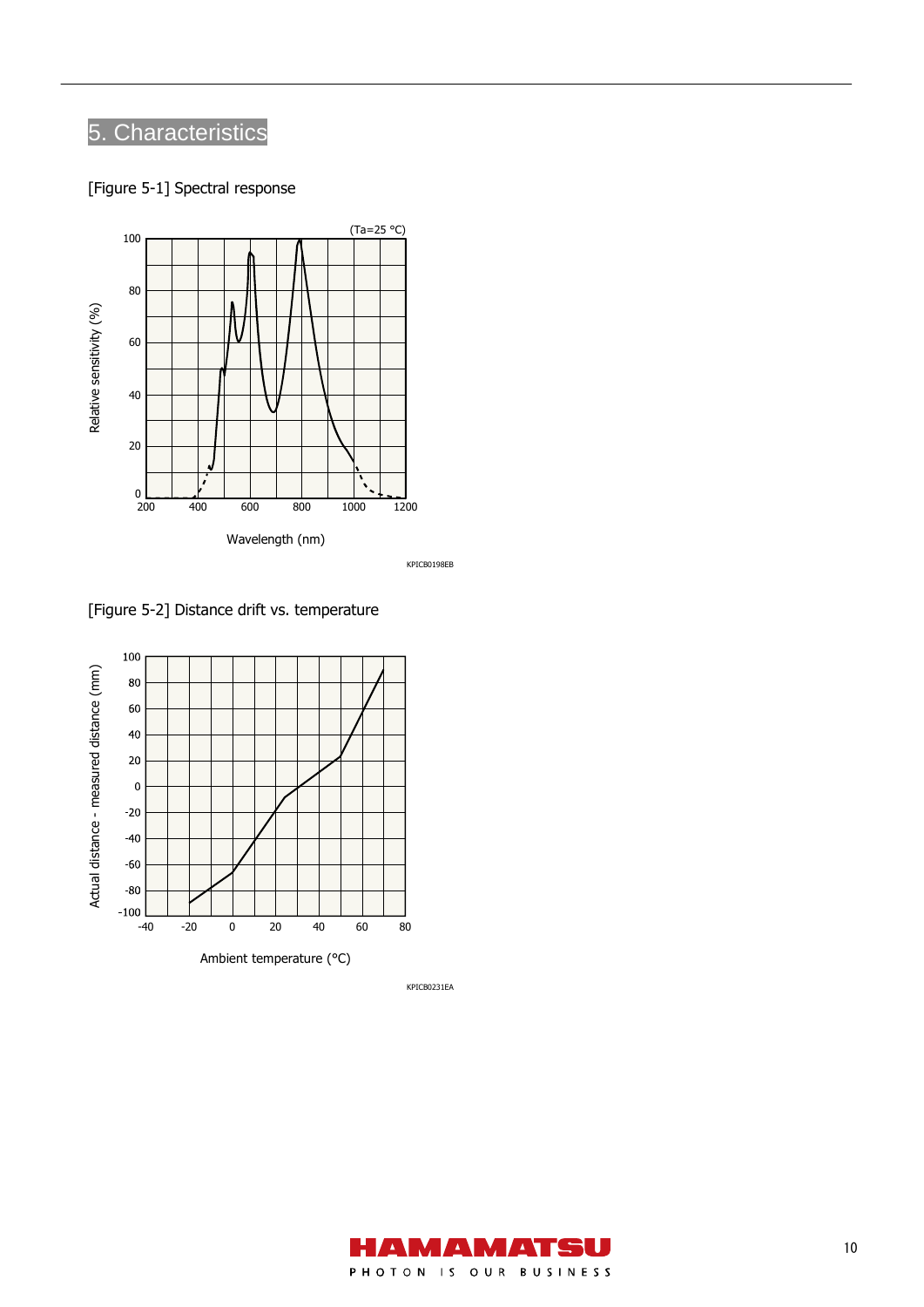### [Figure 5-3] Directivity (a) X direction



KPICB0232EA

(b) Y direction



KPICB0233EA

[Figure 5-4] Current consumption vs. ambient temperature